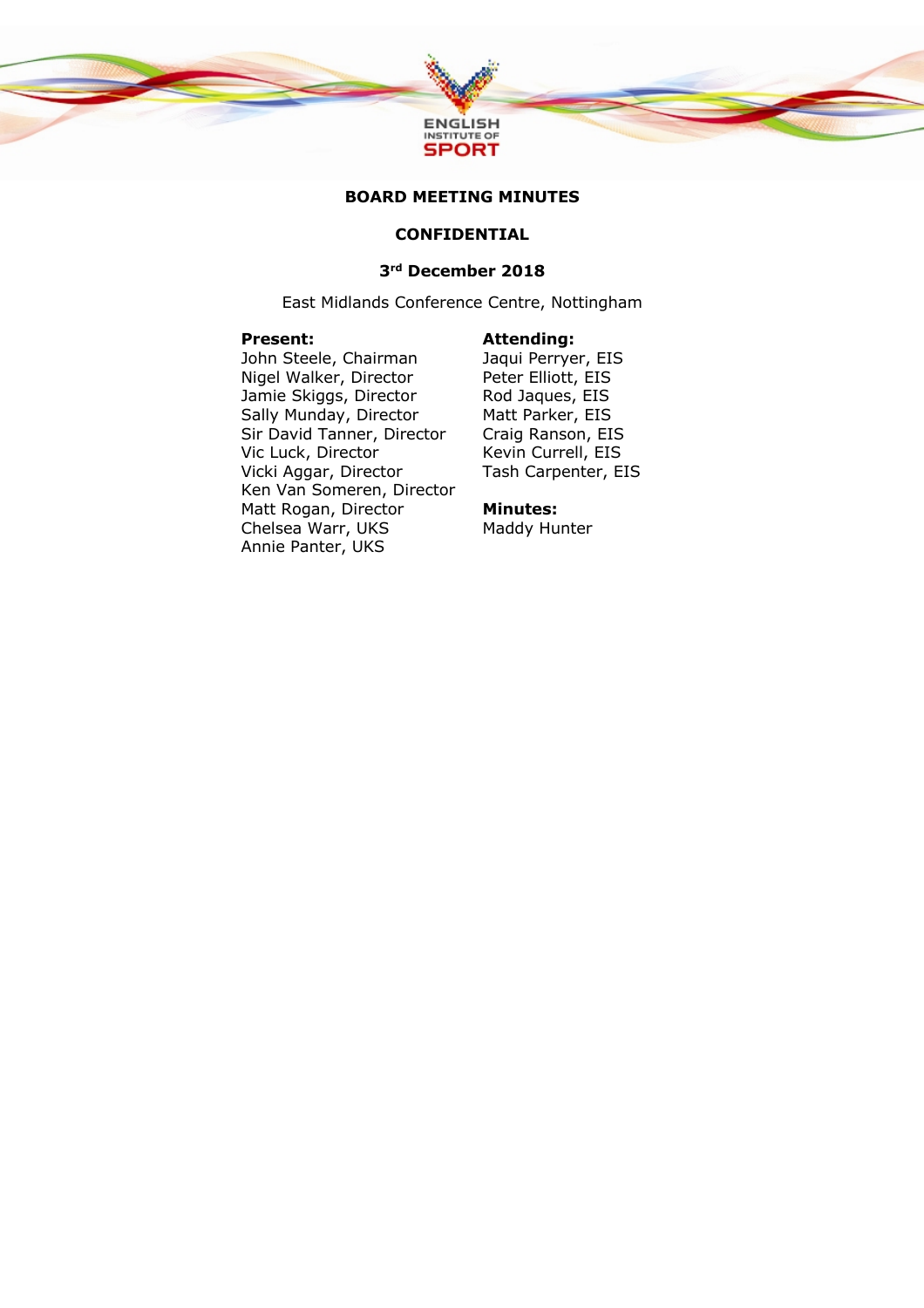

# **1 Non-executive discussion Action**

### **2.1 Chair's welcome**

The Chairman, John Steele (JS) welcomed the board to the meeting.

JS welcomed Stewart Laing (SL), Director of Performance Support to his first board meeting.

JS welcomed Matt Rogan (MR) and Ken Van Someren (KVS) to the EIS board in their first meeting as board members. MR informed board that he was focused on three areas of the business; risk management around data, PDMS commercialisation and longer-term data opportunities for the EIS. KVS informed board that he would be re-establishing the science and ethics committee and that he was undertaking an exercise to scope the needs of the organisation and would present a defined framework for the group at the **Action**  March board meeting.

**KVS**

JS confirmed that Vicki Aggar (VA) would be entering her second term on the EIS board, effective immediately.

JS confirmed that Sally Munday (SM) would be joining the remuneration and nomination committee.

#### **1.2 Apologies**

There were no apologies.

# **1.3 Conflicts of interest**

No further conflicts of interest were declared.

### **1.4 Minutes of the last meeting**

The minutes of the previous meeting were approved with the exception of a wording change in 5.2. **Action MH**

# **1.5 Matters arising**

Sport England funding – Nigel Walker (NW) informed board that Sport England had agreed to fund the equipment and facilities budget at £1m in both 19/20 and 20/11 and that NW, Peter Elliott (PE) and Duncan Rolley would meet in January to discuss how the funds should be allocated. NW informed board that UK Sport were in discussions about how the facilities and equipment budget should be funded in the Paris cycle.

The board agreed that all other matters arising were being addressed in this meeting or future board meetings.

#### **1.6 Chair's update**

JS emphasised changes in the sporting system including a new minister for sport, Mims Davies, and Liz Nicholl's decision to leave her position as CEO of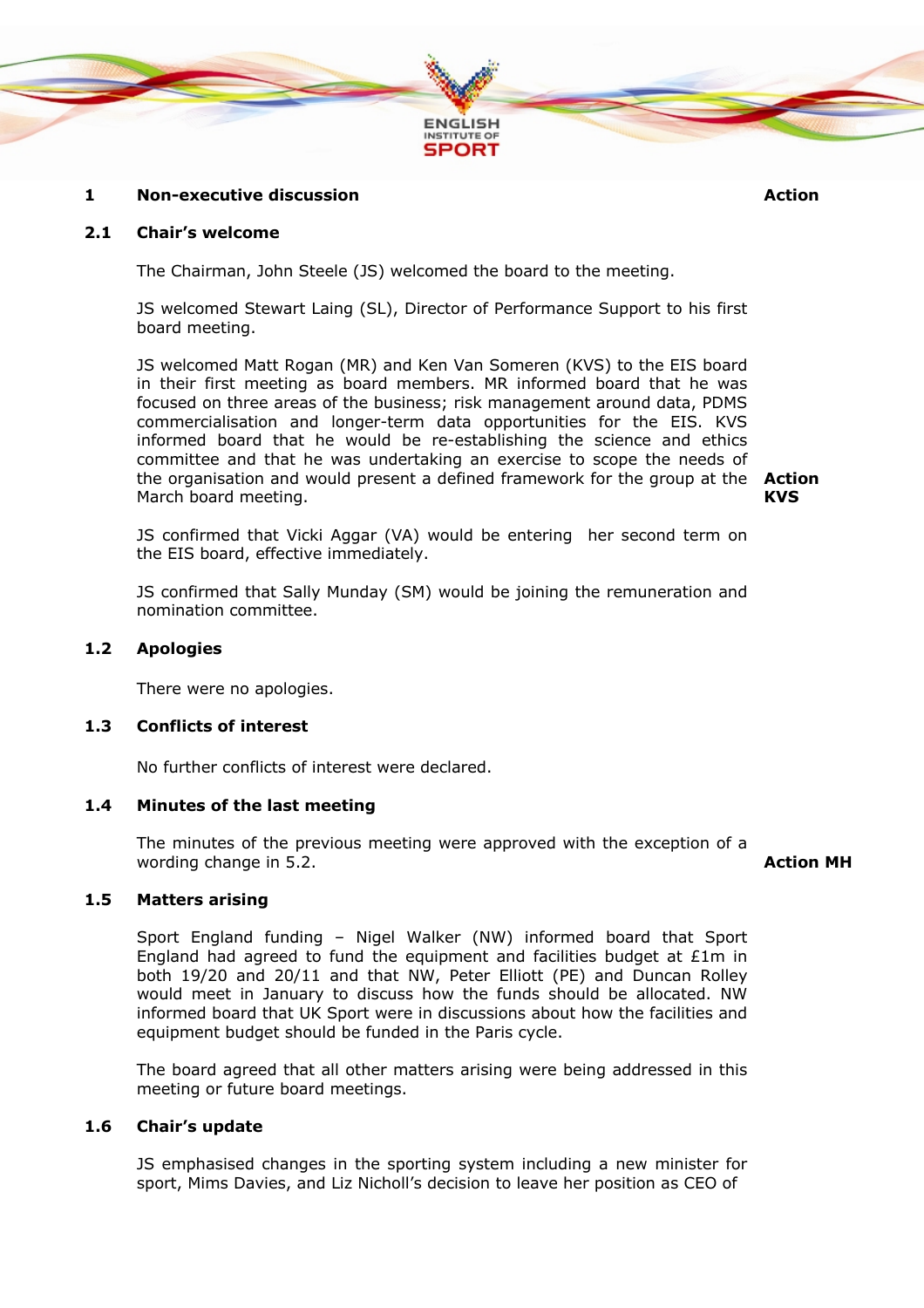

UK Sport in June 2019. JS recorded his thanks on behalf of board to her for her amazing service in the role.

Chelsea Warr (CW) updated the board on the UK Sport board Paris planning processes including the agreement of design principles. Sir David Tanner (SDT) extended an invitation to the executive to discuss Paris planning with the PD Forum in January 2019.

**Action MH**

JS stated that a joint UK Sport and EIS board would potentially be taking place in March 2019, however that would mean a change to the EIS board meeting date, from 27<sup>th</sup> March to 26<sup>th</sup> March. It was agreed that MH would circulate new dates and confirm as soon as possible.

# **1.7 National director's report & executive summary**

NW informed board that the Taekwondo tribunal resumed on  $1<sup>st</sup>$  November and that deliberations were taking place on 28<sup>th</sup> & 29<sup>th</sup> Jan 2019 and that a decision would be communicated in April 2019.

NW and JSK informed board that the data incident communications to athletes and sports were complete, and that the Information Commissioner's Office (ICO) had closed the case. Board were informed that the EIS would share learnings from the incident with the wider high performance system.

NW confirmed that HPSAG would be discussing a potential EIS name change and remit in their meeting on  $17<sup>th</sup>$  and  $18<sup>th</sup>$  December and board would be provided with an update in the March board meeting.

Tash Carpenter (TC) updated the board on the marketing and communications strategy progress including:

- Details of EIS site-wide 'comms clinics'
- Work with NGB communications teams
- A new careers hub on the EIS website as part of website upgrades

Board discussed the presentation of the executive summary and the strategic mission control reports and agreed that instead of the executive summary they would like to see a more detailed strategic commentary in the mission control report. It was agreed that NW would continue to provide a verbal national director's update at future meetings. It was also agreed that the sport relationship report would be displayed as a graph with scope of involvement vs predicted satisfaction.

Board discussed the visibility of the EIS, both at sites and when working with **Action SLT**NGBs. SDT clarified his comment at the previous board that he considers visibility to not just be about branding, but about staff visibility including SLT and about staff from the wider site stakeholder network to be informed about the EIS's role and presence on their site.

JS encouraged the board to be ambassadors of the EIS. Vicki Aggar (VA) suggested that she canvass opinion on the EIS as part of NGB visits that she would be undertaking as part of her role as the Chair of the British Athletes Commission.

**Action NW**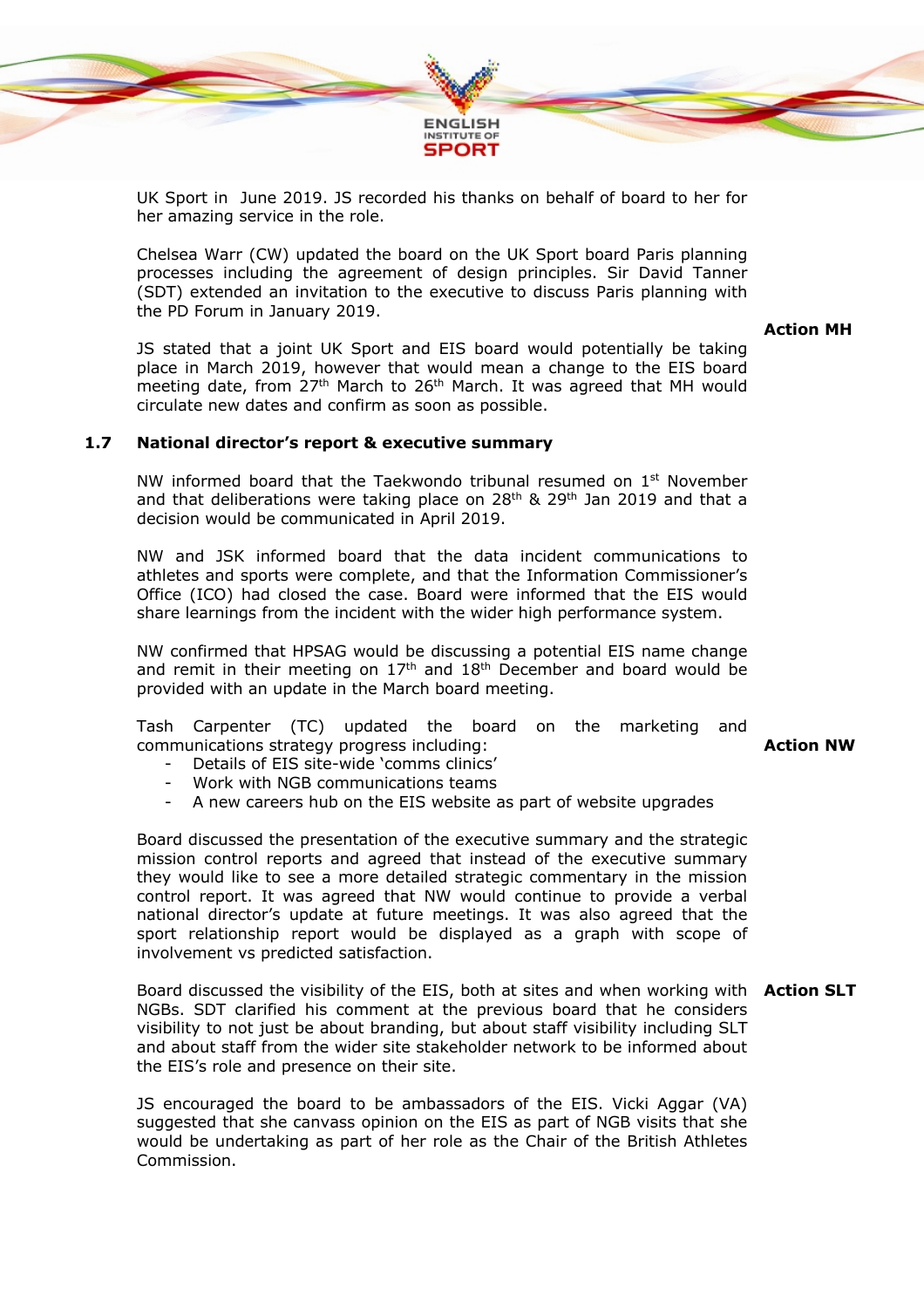

# **2.1 Financial status**

JSK presented the financial status for the remainder of the Tokyo cycle, detailing the significant shortfall. JSK explained how the position came about, our position to cycle end and potential solutions.

Board discussed in detail and set the following parameters for closing the shortfall:

- 1. SLT to prioritise within strategic areas
- 2. Target performance impact
- 3. Set realistic commercial targets, including resourcing commercial expertise as appropriate.
- 4. The core purpose of the EIS needs to remain unaffected

Board provided SLT with some income generating suggestions, such as:

- Branded conference or CPD events
- Revenue from elite athlete centres
- Partnering with other nations (in non-competitive events)

Vic Luck (VL) offered his assistance with income generation

# **4.1 Risk Register**

JSK presented the risk register and it was agreed that pension risk would be reviewed **Action JSK**

# **4.2 Audit committee update**

VL updated the board on the audit committee and JSk provided board with an update on cyber security.

### **5.1 Mission Control report**

NW updated that board on the mission control meeting on  $21<sup>st</sup>$  November.

# **5.2 SLT update**

SLT provided a short update in each of their strategic areas.

Board discussed HoPS and the number of HoPS moving on to different roles in recent months. Board requested that SL review the impact on a sport when a HoPS moves on. It was agreed that this would be part of the HoPS effectiveness review and board agreed that it should take place at an **Action SL** appropriate time in the cycle.

Board discussed improvements made in the benefits platform for employees and Matt Rogan (MR) suggested that education around what benefits employees take advantage of would be useful, MR agreed to share work he had done with Jaqui Perryer (JP).

**Action MR**